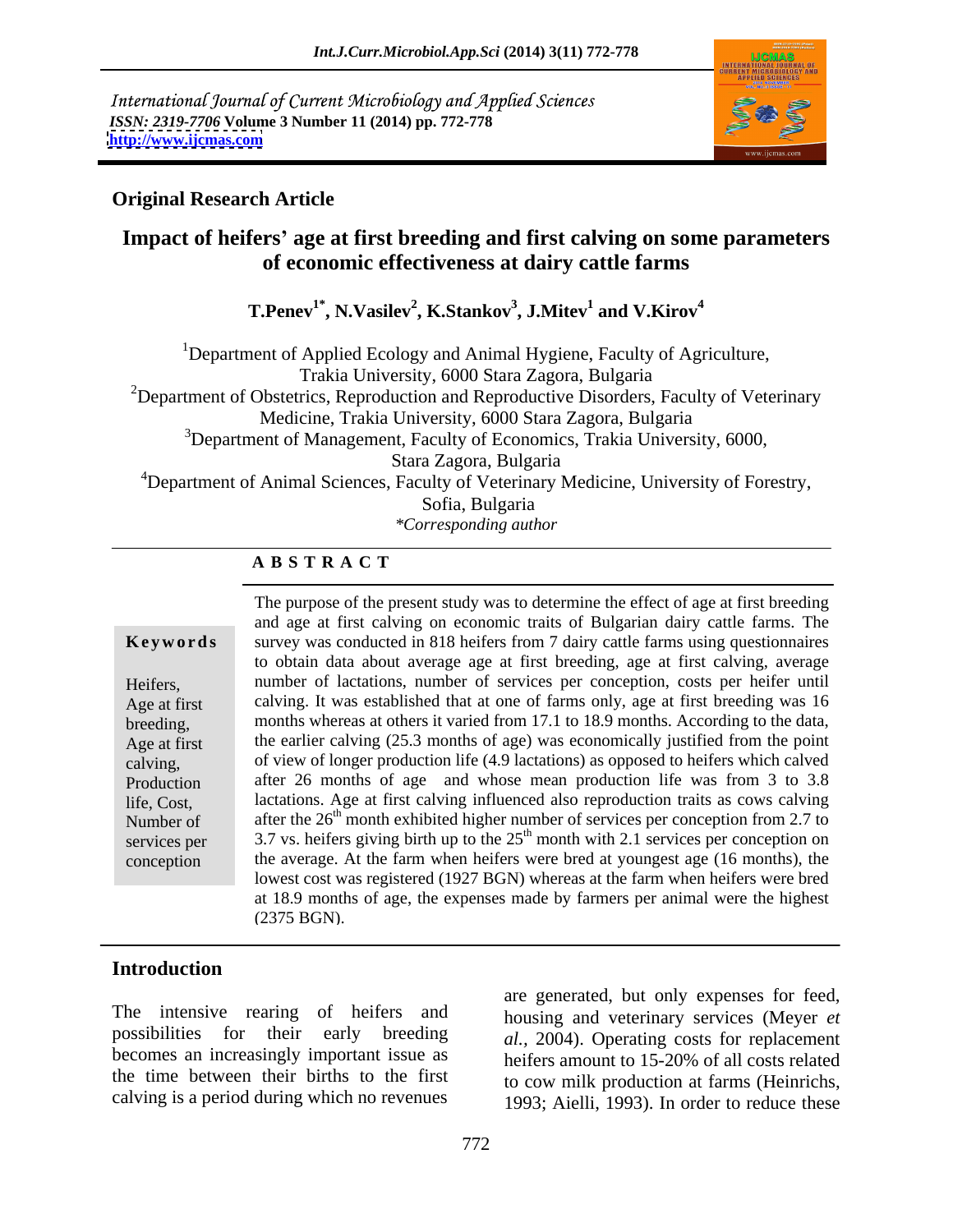costs, early breeding of heifers even at first Roy (1976) demonstrated that the decrease weight attains 340 kg in Holsteins or 240 kg in Jerseys (Holter, 1976). Heifers are that it results in rapid genetic progress in effectiveness of cow milk production, especially if bull breeders with genetic prerequisite for rapid genetic progress is the artificial insemination with sexed semen, considered that artificially inseminated after that age. Cooke *et al.* (2013)

was 30 months, varying from 22 to 44 practicing early breeding and calving, reported better reproduction traits, with better synchronised oestruses and shorter author, unchanged and despite the slightly higher culling rate in early inseminated cattle farms. animals which was insignificant and did not influences the farm revenue. In support of this statement, the author outlined the production life of early calved heiferswhich The present study was conducted in 818 was not changed as compared to cows bred heifers from 7 dairy cattle farms. At each at a later age and which, combined with lower rearing costs, resulted in similar questionnaires was performed aimed at

oestrus is often practiced – after the body of calving age from 36 to 24 months led to expected to reach this body weight for 12 by 20%. The author recommended calving 13 months but when reared on pastures, this Holstein heifers at 500 kg live weight as the could not be realised and the time is earlier breeding and correspondingly lower extended by several months, particularly body weight would have a negative impact when the sward composition is not on first lactation milk yields. According to proportional (Todorov, 2009). The main Bayram *et al.* (2009) early calving of tendency for the early calving practice is Holstein heifers results in lower first dairy cattle husbandry and higher cost by increased lifetime milk yields. The potential for high yields are used (Fricke, 1997; Pirlo *et al.,* 2000). An additional which is justified by higher conception rates milk yields, milk fat content and lactation (Pursley *et al.,* 1997b). It should be also peak as opposed to those calved before and heifers give more often birth to female demonstrated that early calved heifers (< 26 calves thus assisting the genetic progress at months) spent more than 44% of their life farms (Fricke, 2004).  $\qquad \qquad$  until the  $5^{\text{th}}$  year producing milk, whereas if The average age at first calving at dairy between 18 and 40%. There was a positive cattle farms in the USA during the 1980s relationship between early calving and milk months (Holter, 1976). Milk producers, (Moore *et al.,* 1991; Gergovska and calving intervals (Holter, 1976). The overall The purpose of the present study was to number of inseminations in the different determine the effect of age at first breeding categories of heifers was, according to the and age at first calving of Holstein heifers proximative the mode of the section of the section of the section of the decreased that the decreased that the decreased that the decreased that the section of the section of the section of the section of the section of t decreased number of replacement cows by 33%, whereas farm profitability increased lactation milk yields which is compensated authors observed that delayed first calving resulted in significant reduction of milk yields and milk fat content until the third lactation. On the other hand, Gergovska (2011) showed that heifers calved between 27 and 30 months of age had the highest after that age. Cooke *et al.* (2013) calved after that age, had a production life yield, milk fat and milk protein contents Yordanova, 2011). This, in the belief of authors, is an additional source for better income which should not be underestimated. on some economic traits at Bulgarian dairy cattle farms.

# **Materials and Methods**

farm, survey among farmers using obtaining data about average age at first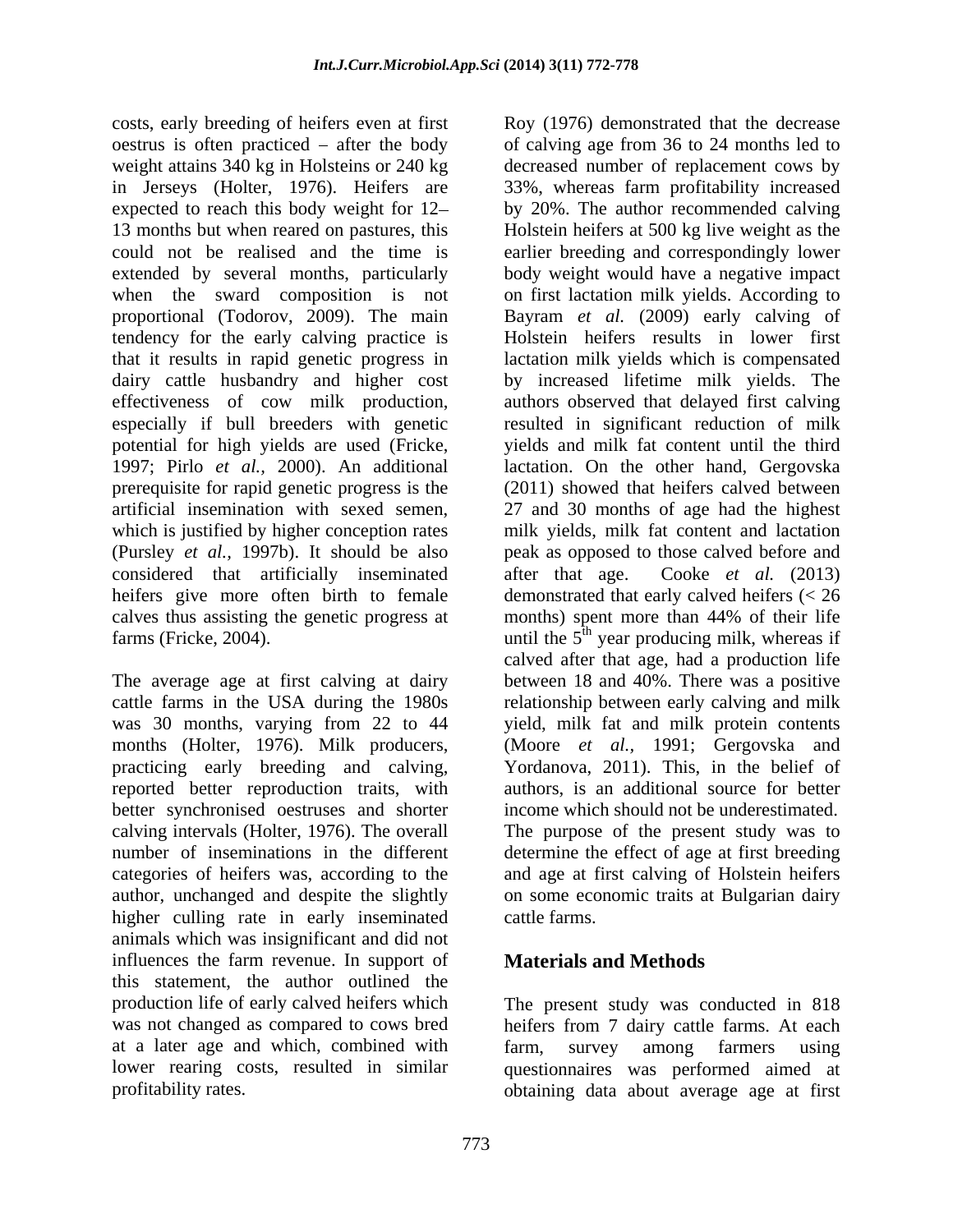breeding (months), age at first calving expenses constituting costs per heifer from STATISTICA software, version 6, Serie: were \$ 2062, \$ 2164, \$ 2290 and \$ 2411, 0802-6 For Windows, 2002. respectively. This trend was supported by

husbandry depends on the timely and proper utilisation of biological fixed assets, namely cows (Genchev and Angelova, 1984). With programme is particularly important, and its primary goal is to breed these animals at an early age with optimal body weight to achieve easy calving with minimum

The world cattle farming practice has adopted first breeding of heifers at 15-18 months of age with calving between 24.5- 27.5 months as a model with optimum

Our results with respect to age at first breeding, age at first calving, production life, number of inseminations and costs per heifer are listed in Table 1. The extendency for additional returns from higher

The data show that age at first calving confirmed in sheep by Boney and ranged from 16 months (farm A) to 18.9 months (farm B). At all farms expect for farms B and C, breeding was compliant with established global norms. Farms could be classified in a similar way with respect to calving age. Only farm B where cows calved for the first time at 28.1 months could be distinguished from the general tendency.

Age at first calving  $-$  AFC, is an extremely important economic parameter determining

(month), average number of lactations, and According to a number of studies (Fricke, number of services per conception. The 2004; Bailey and Currin, 2009) the cost of questionnaires also collected information for one heifer in the USA varies from \$ 1200 to its birth until calving in BGN by age periods calving adds \$ 50 per cow. In Europe, Pirlo as followed:  $0\text{--}3$ ;  $3\text{--}6$ ;  $7\text{--}14$ ;  $15\text{--}24$  months (1997) established that costs for heifers of age. Data were analysed by calved at 24, 26, 28 and 30 months of age **Results and Discussion** costs increased proportionally to age at first Economic efficiency of dairy cattle in our study, calculated in US dollars this regard, the replacement heifer results agree with those of Pirlo (1997), and investments (Fricke, 2004). Table 1 showed that a substantial part of economic profit. The could generate more income from produced the profit of cow milk production. 1300 (US), and each additional month until were \$ 2062, \$ 2164, \$ <sup>2290</sup> and \$ 2411, respectively. This trend was supported by the present study, which shows clearly that calving. Costs for heifers in surveyed farms  $($1=1.40$  BGN) showed that farmers spent from  $$ 1376.4$  (farm A) to  $$ 1696.4$  (farm ). From economic point of view, our confirmed that delay in age at first calving was not justified as it generated more expenses and respectively, increased the cost per animal. The analysis of results from costs incurred by cow milk producers was the non-productive life of heifers. It was established that the practice of earlier calving at farm A resulted in average number of 4.9 lactations, thus these animals milk. An additional source of income at the farm is the higher number of offspring to be used either for herd replacement or for sale (Salisbury and van Denmark, 1961). This tendency for additional returns from higher number of newborn calves was also confirmed in sheep by Boney Kostadinova (2011). Fricke (2003, 2004) proved that the delay in age at first calving in heifers generated additional costs from higher culling rate, dystocia, and metabolic disturbances. According to the author, the optimum age at first calving of heifers was 24 months. According to Thompson *et al.* (1983), when age at first calving falls below 22 months of age, the incidence of difficult calvings becomes higher, this made the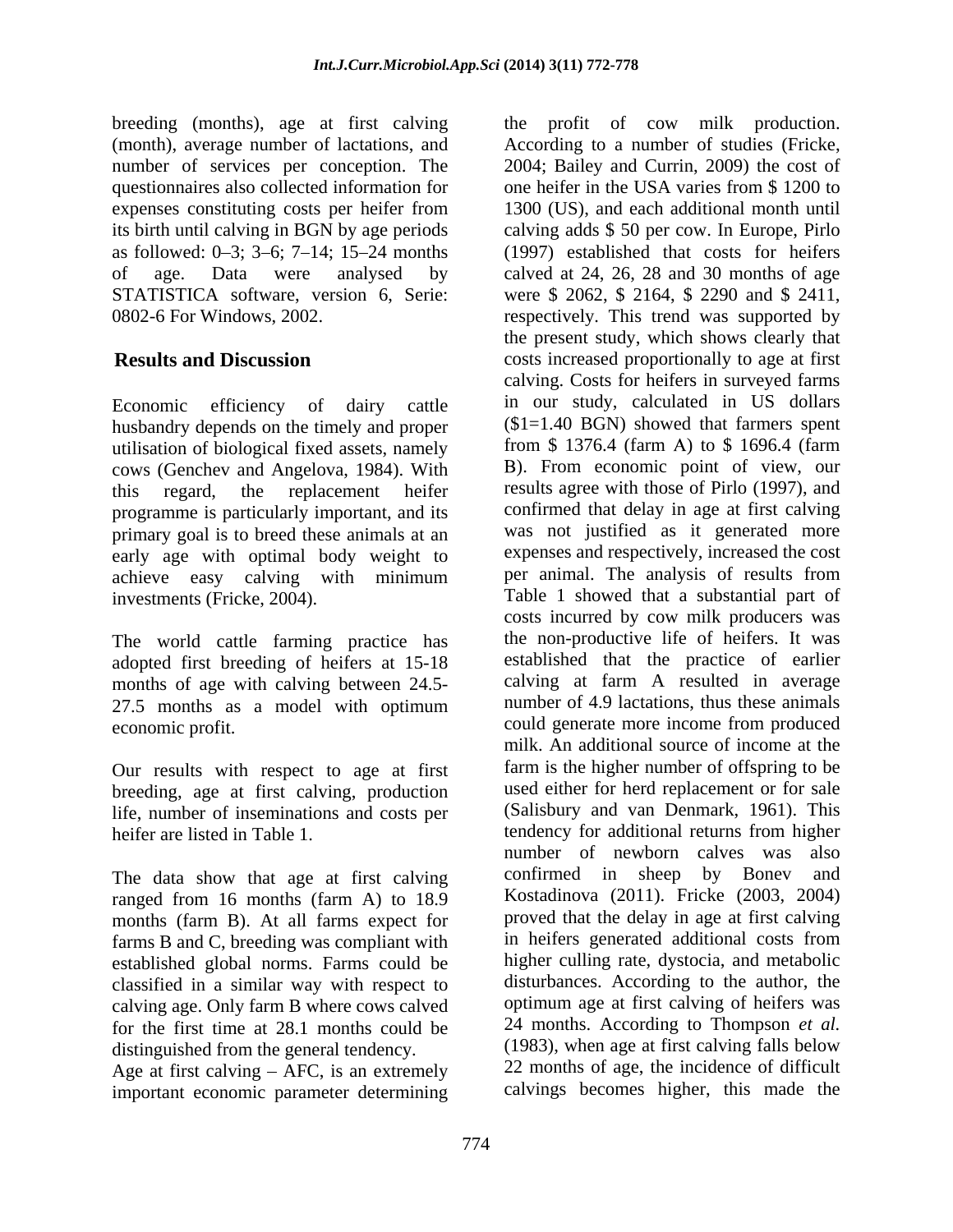researchers recommend this age as heifers in Bulgaria (at 16–18 months of age) biological threshold for cattle. In Italy (Pirlo was mainly a result of inadequate feeding. *et al.,* 2000) cattle farmers preferred later calving of heifers as they believed that early for breeding Holsteins could be 1 months of calving would have a negative impact on age. This was confirmed also by Fricke milk yields and lifespan. The quota system regulating cow milk production in the EC for Holstein heifers is the adequate body could be another reason demotivating farmers to raise more dairy cows at farms (Pirlo *et al.,* 2000). The worries of farmers about early calving of heifers are confirmed by studies (Simerl *et al.,* 1992; Thompson *et al.,* 1983) reporting that cases of difficult calving result in lower milk yield and in general, with impaired reproduction produced at the farm, as well as on climatic potential (Erb *et al.,* 1985; Simerl *et al.,* 1992; Thompson *et al.,* 1983). significant differences were observed with

It should be taken into consideration that the which depended on the farm capacity and delayed breeding of heifers has negative energy efficiency of the adopted production economic consequences for farmers. A part of obligatory costs are related to biological needs of animals, namely the necessary It should be emphasised that farm A, where amounts of milk for normal development the age at first breeding, respectively age at development of their digestive system. essential for the optimum economic results 26 months require adequate feeding until 15 as they reduce the non-productive life of cows and generate faster revenues. With this al. (1997) and Popova (2003) outlined that maximum income from dairy cattle farming. the practice of relatively late breeding of

The authors suggest that the lower age limit (2004) stating that the most important thing weight (550–650 lbs) at first breeding.

The data of the present study demonstrates that feed costs, being among the most important expenses, varied considerably among farms. Its price depends on whether it is purchased from crop producers or was features and soil fertility in the region. Other respect to electric energy and fuel costs,

amounts of milk for normal development the age at first breeding, respectively age at during the first months of calves' life, first calving were the lowest, incurred the followed by roughages needed for proper lowest costs per heifer - 1927 BGN as Meeting the biological needs of animals is generated fewer costs for the farmer and through early breeding and early calving. cow. Productive life and revenues from milk Data reported by Cooke *et al.* (2013) show produced by replacement heifers as stated by that early breeding and calving at an age < Head (1992) were the highest if they calved months of age and average weight gain over our study, only heifers at farm A fell within 0.75 kg. The authors believe that the feed this age range, indicating an optimum costs during that period were fully justified utilisation of the biological potential of regard, our results indicated non-reasonable A, did not extract maximum profit from use of possibilities for more rapid generation milk production. This could be corrected of income from animals. Data presented by through improved nutrition for faster Gergovska (2009, 2011) demonstrate that attainment of desired body weight so that the first calving in about 34% of Black-and-<br>heifers could calve at 23–24 months of age, White cows in Bulgaria occurs relatively outlined by Pirlo *et al.* (2000) as being the late at 27-30 months of age. Panayotova *et*  biologically optimum age for obtaining system.<br>It should be emphasised that farm A, where compared to the other farms. Earlier calving also, increased the productive life of the first between 23 and 25 months of age. In animals. That is why, it could be logically assumed that surveyed farms expect for farm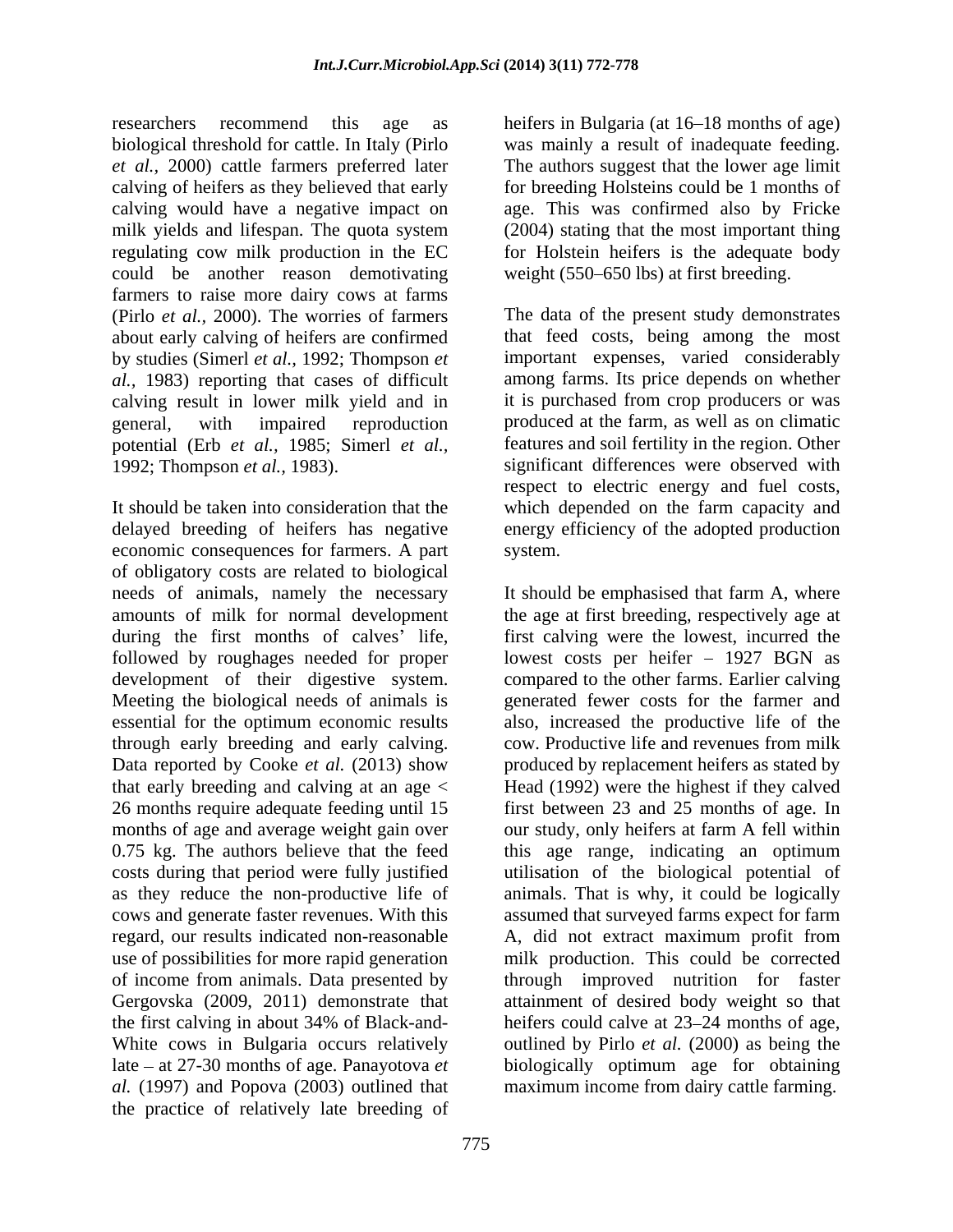| $\tilde{\mathbf{x}}$     | $\mathbf{S}$<br>ਥ<br>Far | subjects<br>$\mathbf{p}$<br>$\mathbf{d}$<br>Ź. | Age at<br>first<br>breeding<br>(months) | <b>Age at first</b><br>calving<br>(months) | Average number of<br>lactations | $\blacksquare$<br>Average number of<br>ervices per conception | Cost per heifer until<br>calving (BGN) |
|--------------------------|--------------------------|------------------------------------------------|-----------------------------------------|--------------------------------------------|---------------------------------|---------------------------------------------------------------|----------------------------------------|
|                          | $\mathbf{A}$             | 88                                             | 16.0                                    | 25.3                                       | 4.9                             | 2.1                                                           | 1927                                   |
| $\overline{\mathbf{c}}$  | $\mathbf{B}$             | 62                                             | 18.9                                    | 28.1                                       | 3.1                             | 3.7                                                           | 2375                                   |
| $\overline{\mathbf{3}}$  | $\mathbf{C}$             | 60                                             | 18.2                                    | 27.3                                       | 3.2                             | 3.2                                                           | 2288                                   |
| $\overline{\mathbf{4}}$  | $\mathbf{D}$             | 346                                            | 17.1                                    | 26.7                                       | 3.3                             | 3.0                                                           | 1988                                   |
| $5\overline{5}$          |                          | 137                                            | 17.1                                    | 26.3                                       | 3.8                             | 2.7                                                           | 2137                                   |
| $6\overline{6}$          | $\mathbf{E}$             | 53                                             | 17.3                                    | 26.8                                       | 3.0                             | 3.7                                                           | 2002                                   |
| $\overline{7}$           | $\mathbf G$              | 72                                             | 17.4                                    | 26.6                                       | 3.5                             | 2.8                                                           | 2104                                   |
| Average for<br>all farms |                          | 818                                            | 17.2                                    | 26.6                                       | 3.5                             | 3.0                                                           | 2117                                   |

**Table.1** Age at first breeding and calving of heifers and cost per heifer until calving

## **References**

- Aielli, M. 1993. La progettazione del sistema di misurazione dei costi di Latteprimo. In: Centro Studi O. Villa. L'impresa agricola. Tecniche di gestione e strumenti di controllo nel quadro della normativa della Comunita` Economica Europea.
- Cooperative Extension/Dairy 56(6): 23–28.

Science Publication, Doc. No. 404- 285.

- un azienda ad indirizzo agro- Bayram, B., Yanar, M., Akbulut, O. 2009. zootecnico. Il caso dell'allevamento The effect of average daily gain and age at first calving on reproductive and milk production traits of Brown swiss and Holstein Friesian cattle. *Bulgarian J. Agric. Sci.,* 15(5): 453 462.
- Etaslibri, Milan, Italy, Pp. 115–151. Bonev, G., Kostadinova, N. 2011.<br>v. T., Currin, J., 2009. Milk Bonomic investigation on Bailey, T., Currin, J. 2009. Milk production evaluation in first lactation heifers. Virginia harming. Agric. Econ. Manag., Bonev, G., Kostadinova, Economic investigation on reproduction model in sheep farming. *Agric. Econ. Manag.,*  $56(6)$ : 23–28.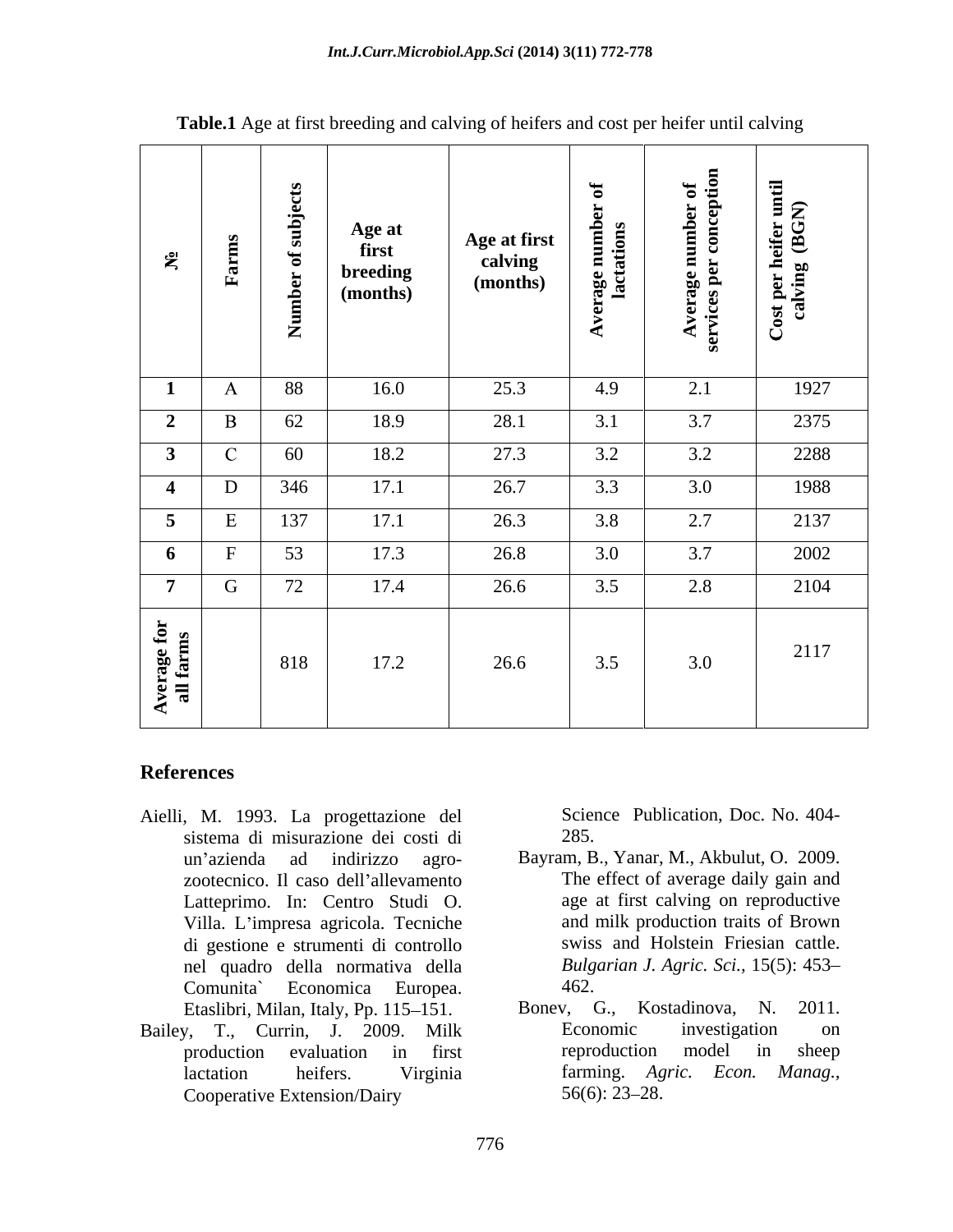- Cooke, J.S., Cheng, Z., Bourne, N.E., Wathes, D.C. 2013. Association day productivity. Agric. Sci. between growth rates, age at first
- Erb, H.N., Smith, R.D., Oltenacu, P.A., P.A., Smith, M.C., White, M.E. culling in Holstein cows. *J. Dairy*
- Fricke, P.M. 1997. Bulls are no bargain. Hoard's Dairyman, CRC press Inc.,
- 
- Fricke. P.M. 2003. Heifer reproduction.<br>In: Raising dairy replacements.
- Genchev, K., Angelova, V. 1984. effectiveness of reproduction in 278.
- Gergovska, G. 2009. Effect of age at first University, pp. 7–10. Balnimalcol, 14-16 May, 2009. *Agratio*, 37: 9-12.
- in black-and-white cows. *Agric. Sci.*
- Gergovska, G., Yordanova, L. 2011. Effect of age at first calving on the *Dairy Sci.*, 83: 603–608. evaluation of breeding potential of

dairy cattle and its correlation to test day productivity. Agric. Sci. Technology, 3 (1): 3-7.

- calving and subsequent fertility, milk Head, H. H., 1992. Heifer performance production and survival in Holstein- standards: rearing systems, growth Friesian heifers. *Open J. Animal Sci.,*  rates and lactation. In: Large Herd 3(1): 1 12. Dairy Management. Van Horn HH, Guard, C.L., Hillman, R.B., Powers, Science Association, Champaign, IL, Wilcox CJ (Eds). American Dairy Pp. 422.
- 1985. Path model of reproductive Heinrichs, A.J. 1993. Raising dairy disorders and performance, milk replacement to meet the need of the fever, mastitis, milk yield, and 21st century. *J. Dairy Sci,* 76: 3179 3187.
- *Sci.*, 68: 3337–3349. **Holter, J.B. 1976. How will earlier age at** first calving affect my herd? *Hoard s Dairyman,* 121(18): 1054.
- Boca Raton, FL, 841 Pp. Meyer, M.J., Everett, R.W., Van Fricke, P.M. 2004. Strategies for Amburgh, M.E. 2004. Reduced age optimizing reproductive at first calving: Effects on lifetime management of dairy heifers. *Adv*. **b** production, longevity, and Dairy Technol., 16: 1–15. The profitability. Dairy day, Kansas State Meyer, M.J., Everett, R.W., Van production, longevity, and University: Tempe, AZ. Pp. 42–52.
	- In: Raising dairy replacements. Moore, R.K., Kennedy, B.W., Schaeffer, midwest plan service. Ames, IA, Pp. L.R., Moxley, J.E. 1991. 77 83. Relationships between age and body Methodology and guidelines for first lactation Ayrshires and determination of economic Holsteins. *J. Dairy Sci.,* 74: 269 L.R., Moxley, J.E. 1991. weight at calving and production in rst lactation Ayrshires and 278.
	- dairy cattle farming. SPU, Cattle and Panayotova, M., *et al.* 1997. Manual of Sheep Husbandry, Industrial animal husbandry, Part III. Dairy Agrarian Faculty, 65 Pp. cattle farming, Stara Zagora, Trakia University,  $pp. 7–10$ .
	- calving on test day production traits Pirlo, G. 1997. Rearing cost of for 305 days lactation in black-and- replacement heifer and optimal age white cows. Proceedings IV Balkan at first calving. (In Italian) conference of Animal Science Supplement of *L'Informatore* Pirlo, G. 1997. Rearing cost of at first calving. (In Italian) Supplement of *L Informatore Agrario, 37: 9–12.*
- Gergovska, G. 2011. Effect of age at first Pirlo, G., Miglior, F., Speroni, M. 2000. calving on test day production traits effect of age at first calving on *Technol.*, 3(2): 67–72. between milk yield returns and production traits and on difference rearing costs in Italian Holsteins. *J. Dairy Sci.,* 83: 603–608.